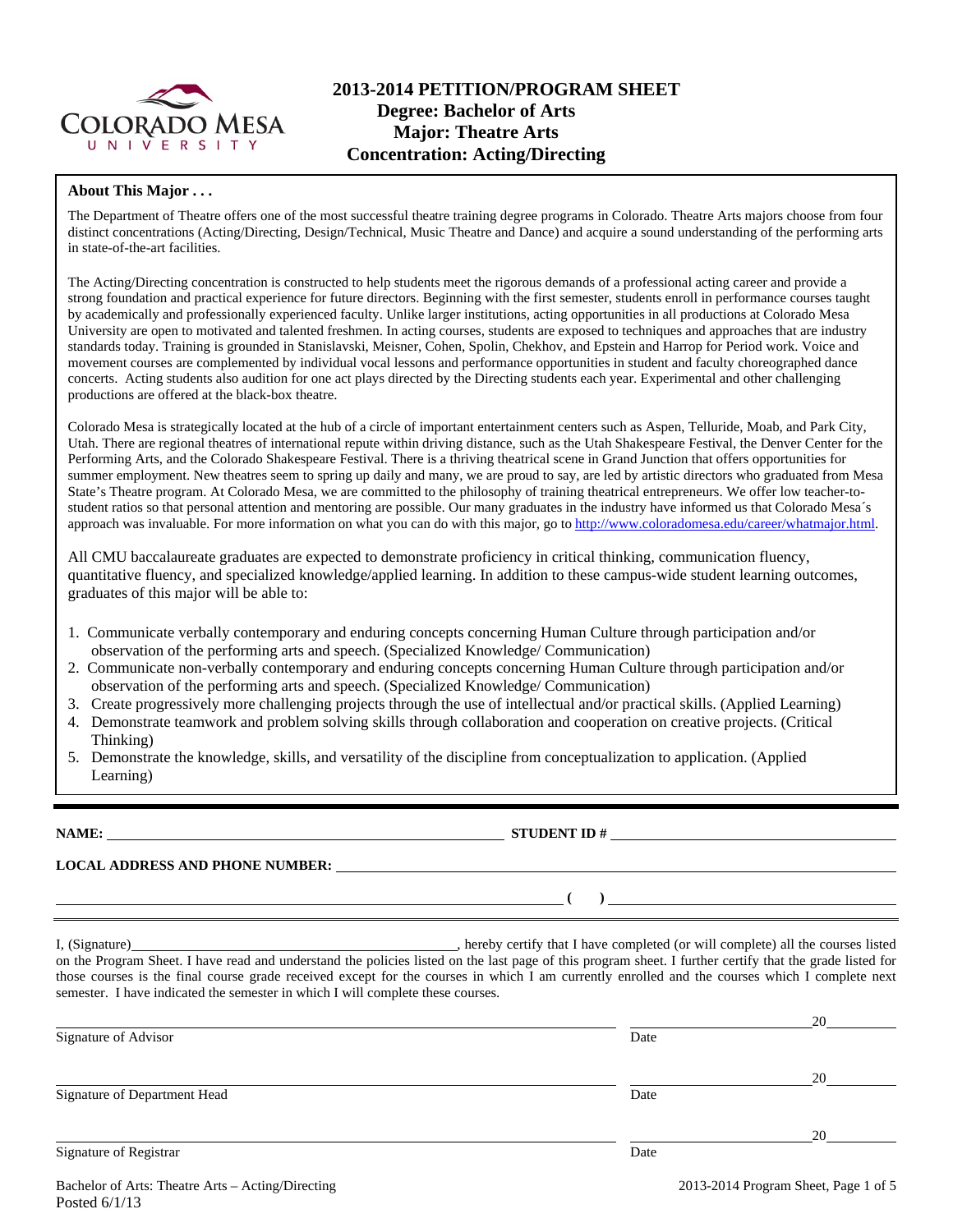#### **Students should work closely with a faculty advisor when selecting and scheduling courses prior to registration.**

Degree Requirements:

- <sup>120</sup> semester hours total (A minimum of 28 taken at CMU in no fewer than two semesters).
- 40 upper division credits (A minimum of 15 taken at the 300-400 course levels within the major at CMU).
- 2.00 cumulative GPA or higher in all CMU coursework
- 2.00 cumulative GPA or higher in coursework toward the major content area
- Pre-collegiate courses (usually numbered below 100) cannot be used for graduation.
- When filling out the program sheet a course can be used only once.
- A student must follow the CMU graduation requirements either from 1) the program sheet for the major in effect at the time the student officially declares a major; or 2) a program sheet for the major approved for a year subsequent to the year during which the student officially declares the major and is approved for the student by the department head. Because a program may have requirements specific to the degree, the student should check with the faculty advisor for additional criteria. It is the student's responsibility to be aware of, and follow, all requirements for the degree being pursued. Any exceptions or substitutions must be approved by the student's faculty advisor and Department Head.
- See the "Undergraduate Graduation Requirements" in the catalog for additional graduation information.

**GENERAL EDUCATION REQUIREMENTS** (31 semester hours) See the current catalog for a list of courses that fulfill the requirements below. If a course is on the general education list of options and a requirement for your major, you must use it to fulfill the major requirement and make a different selection within the general education requirement.

| Course No Title                                                                                                                                                                                                         |        | Sem.hrs Grade Term/Trns |
|-------------------------------------------------------------------------------------------------------------------------------------------------------------------------------------------------------------------------|--------|-------------------------|
| <b>English</b> (6 semester hours, must receive a grade of "C" or better and<br>must be completed by the time the student has 60 semester hours.)<br><b>ENGL 111 English Composition</b><br>ENGL 112 English Composition | 3<br>3 |                         |
| <b>Math:</b> MATH 110 or higher (3 semester hours, must receive a grade<br>of "C" or better, must be completed by the time the student has 60<br>semester hours.)                                                       |        |                         |
| <b>Humanities</b> (3 semester hours)                                                                                                                                                                                    |        |                         |
| Social and Behavioral Sciences (6 semester hours)                                                                                                                                                                       |        |                         |
| <b>Natural Sciences</b> (7 semester hours, one course must include a lab)                                                                                                                                               |        |                         |
| <u> 1981 - Jan James James James James James James James James James James James James James James James James J</u>                                                                                                    |        |                         |
| <b>Fine Arts</b> (3 semester hours)                                                                                                                                                                                     |        |                         |
| <b>History</b> (3 Semester Hours)<br>- -                                                                                                                                                                                |        |                         |

|                 | Course No Title                                                                                                                                                                                                                         |               | Sem.hrs Grade Term/Trns                                                                                               |
|-----------------|-----------------------------------------------------------------------------------------------------------------------------------------------------------------------------------------------------------------------------------------|---------------|-----------------------------------------------------------------------------------------------------------------------|
|                 | <b>OTHER LOWER DIVISION REQUIREMENTS (6 semester hours)</b>                                                                                                                                                                             |               |                                                                                                                       |
|                 | <b>Kinesiology</b> (3 semester hours)                                                                                                                                                                                                   |               |                                                                                                                       |
|                 | KINE 100 Health and Wellness                                                                                                                                                                                                            | 1             |                                                                                                                       |
|                 | KINA 1 <sup>2</sup> 22 22 22 23 24 25 26 27 28 29 20 21 22 23 23 24 25 26 27 28 27 28 27 28 27 28 27 28 27 28 27 28 27 28 27 28 27 28 27 28 27 28 27 28 27 28 27 28 27 28 27 28 27 28 27 28 27 28 27 28 27 28 27 28 27 28 27 28 27 28 2 |               |                                                                                                                       |
|                 | KINA $1 \_$ $\_$                                                                                                                                                                                                                        |               | <u> 1989 - John Barn Barn, mars and de Branch Barn, mars and de Branch Barn, mars and de Branch Barn, mars and de</u> |
|                 | Applied Studies (3 semester hours) (Acting/Directing Students are                                                                                                                                                                       |               |                                                                                                                       |
|                 | required to take SPCH 112 to fulfill requirement)                                                                                                                                                                                       |               |                                                                                                                       |
|                 |                                                                                                                                                                                                                                         |               |                                                                                                                       |
|                 |                                                                                                                                                                                                                                         |               |                                                                                                                       |
| <b>THEA 130</b> | <b>FOUNDATION COURSES (18 semester hours)</b><br><b>Script Analysis</b>                                                                                                                                                                 | 3             |                                                                                                                       |
|                 | THEA 153 Acting I: Beginning Acting 3                                                                                                                                                                                                   |               |                                                                                                                       |
|                 | THEA 243 Theatre Practice: Scene Const. 3                                                                                                                                                                                               |               |                                                                                                                       |
| THEA 260        | Costume Construction I                                                                                                                                                                                                                  | $\mathcal{F}$ |                                                                                                                       |
|                 |                                                                                                                                                                                                                                         |               |                                                                                                                       |
|                 |                                                                                                                                                                                                                                         |               |                                                                                                                       |
|                 | <b>Students must take these Theatre courses prior to their Junior Year</b>                                                                                                                                                              |               |                                                                                                                       |
|                 |                                                                                                                                                                                                                                         |               |                                                                                                                       |
|                 | Two consecutive classes in the same foreign language. Must receive a                                                                                                                                                                    |               |                                                                                                                       |
|                 | grade of "C" or better. FLAS 114 & 115 will NOT fulfill this                                                                                                                                                                            |               |                                                                                                                       |
| requirement.    |                                                                                                                                                                                                                                         |               |                                                                                                                       |
|                 |                                                                                                                                                                                                                                         |               |                                                                                                                       |
|                 | $\begin{tabular}{c} \bf FLA\_ & \textcolor{red}{\textbf{II}} & \textcolor{red}{\textbf{0.333}} \\ \bf FLA\_ & \textcolor{red}{\textbf{III}} & \textcolor{red}{\textbf{0.333}} \\ \bf \end{tabular}$                                     |               |                                                                                                                       |
|                 | <b>THEATRE ARTS - ACTING/DIRECTING MAJOR</b>                                                                                                                                                                                            |               |                                                                                                                       |
|                 | <b>REQUIREMENTS</b> (52 semester hours)                                                                                                                                                                                                 |               |                                                                                                                       |
|                 |                                                                                                                                                                                                                                         |               |                                                                                                                       |
|                 | <b>Acting/Directing Emphasis (52 Semester Hours)</b>                                                                                                                                                                                    |               |                                                                                                                       |
| THEA ____       | Select 1 semester hour from THEA 117 or THEA 118:                                                                                                                                                                                       |               |                                                                                                                       |

| <b>THEA</b>     |                                              |   |  |
|-----------------|----------------------------------------------|---|--|
| THEA 142        | Make-Up or                                   |   |  |
|                 | THEA 143 Costuming                           | 3 |  |
| <b>THEA 145</b> | Intro to Dramatic Literature                 | 3 |  |
| <b>THEA 156</b> | Acting II: Cont. Scenework                   | 3 |  |
|                 | Select 1 semester hour from THEA 217 or 218: |   |  |
| THEA            |                                              |   |  |
| <b>THEA 253</b> | <b>Acting III: Stage Movement</b>            | 3 |  |
| THEA 256        | Acting IV: Auditions                         |   |  |
|                 | Select 1 semester hour from THEA 317 or 318: |   |  |
| THEA            |                                              |   |  |
| <b>THEA 331</b> | Theatre History I: 400 B.C.                  |   |  |
|                 | to 1642                                      | 3 |  |
| <b>THEA 332</b> | Theatre History II:                          |   |  |
|                 | 1642-Present                                 | 3 |  |
| <b>THEA 381</b> | Directing I                                  |   |  |
|                 | Select 1 semester hour from THEA 417 or 418: |   |  |
| THEA            |                                              |   |  |
| THEA 401        | Career Preparation                           |   |  |
| THEA 494        | Perf. Seminar (Capstone)                     |   |  |

|                                     | Options THEA 300, 353, 354, 356, 369, 453, 454, 459. |
|-------------------------------------|------------------------------------------------------|
| THEA __ _ __ ______________________ |                                                      |
| THEA _____ _______________________  |                                                      |
| THEA ____ ________________________  |                                                      |

|      | THEA, 322, 345, 380, 382, 411, 412 or ENGL 355: |  |  |
|------|-------------------------------------------------|--|--|
| THFA |                                                 |  |  |
| THEA |                                                 |  |  |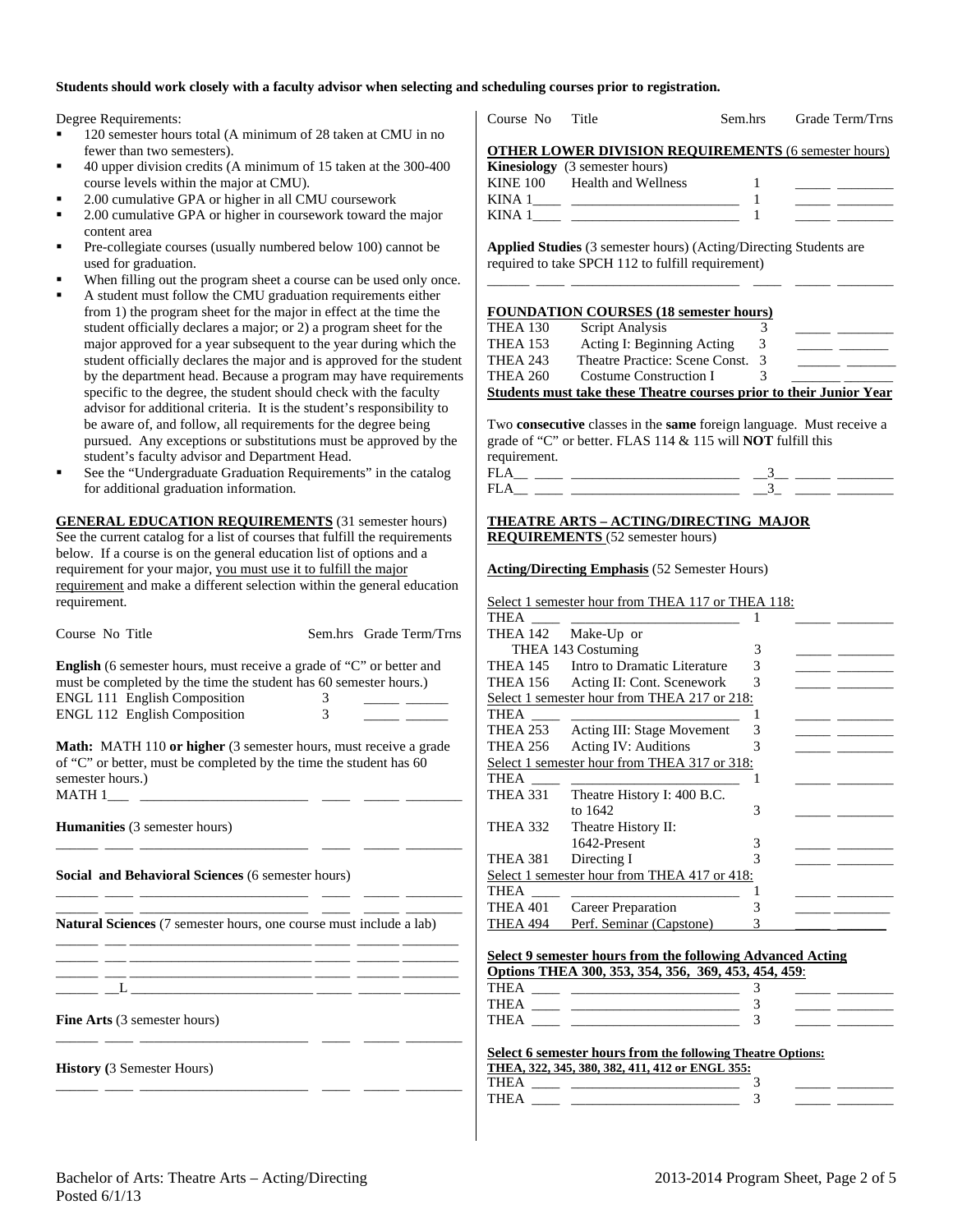|          | THEA 417 OF 418 Play Production (1) |
|----------|-------------------------------------|
| THEA 401 | Career Preparation (3)              |
| THEA 494 | Performance Seminar (Capstone) (3)  |

#### **Select 3 semester hours from THEA 119, THEA 120, THEA 219, THEA 220 or THEA 147, THEA 148, THEA 247, THEA 248, or DANC 156, DANC 256, DANC 356:**

**Acting/Directing Majors are required to take SPCH 112 to fulfill their General Education Applied Studies Requirement** 

# **THEATRE ARTS – Acting/Directing Concentration (52 Hours)**

THEA 142 Make-Up <u>or</u> THEA 143 Costuming (3) **Acting options:** THEA 145 Introduction to Dramatic Literature (3) THEA 353 Advanced Acting: Styles in Acting (3) THEA 217 or 218 Play Production (1) THEA 300 Advanced Acting: Stage Combat (2) THEA 253 Acting III: Stage Movement (3) THEA 453 Advanced Acting: Acting for the Camera THEA 331 Theatre History I:400 BC to 1642 (3) THEA 332 Theatre History II: 1642-Present (3) **Select 6 semester hours from the following Theatre**  THEA 381 Directing I (3) **Options:**<br>THEA 417 or 418 Play Production (1) THEA 322

**Electives** (All college level courses appearing on your final transcript, not listed above that will bring your total semester hours to 120 hours.) (13 semester hours; additional upper division hours may be needed.)

# THEA 117 or 118 Play Production (1) **Select 9 semester hours from the following Advanced**

THEA 156 Acting II: Contemporary Scenework (3) THEA 354 Advanced Acting: The Meisner Approach (3) THEA 356 Advanced Acting: Dialects (3) THEA 256 Acting IV: Auditions (3) THEA 454 Adv.Acting: Elizabethan Acting Techniques(3)<br>THEA 459 Advanced Acting: Chekhov Technique (3) THEA 459 Advanced Acting: Chekhov Technique (3) THEA 459 Advanced Acting: Chekhov Technique (3)

THEA 322 Stage Management (3) THEA 345 World Drama (3) THEA 380 Playwriting (3) THEA 382 Directing II (3) THEA 411 American Drama (3) THEA 412 Contemporary Drama (3) ENGL 355 Shakespeare (3)

#### **Select 3 semester hours from the following Performance Options:**

 THEA 119, 120, 219, 220 Tech Performance (1) **or**  THEA 147, 148, 247, 248 Drama Performance (1-2**) or**  DANC156, 256, 356 Dance Performance (1)

### **Acting/Directing Majors are required to take SPCH 112 to fulfill their General Education Applied Studies Requirement**

**General Electives: 13 Hours** Additional upper division hours may be needed

**Students are required to participate in exit examinations or other programs deemed necessary to comply with the college accountability requirement. All degree requirements must be completed as described above. Any exceptions or substitutions must be recommended in advance by the Faculty Advisor and approved by the Department Head.**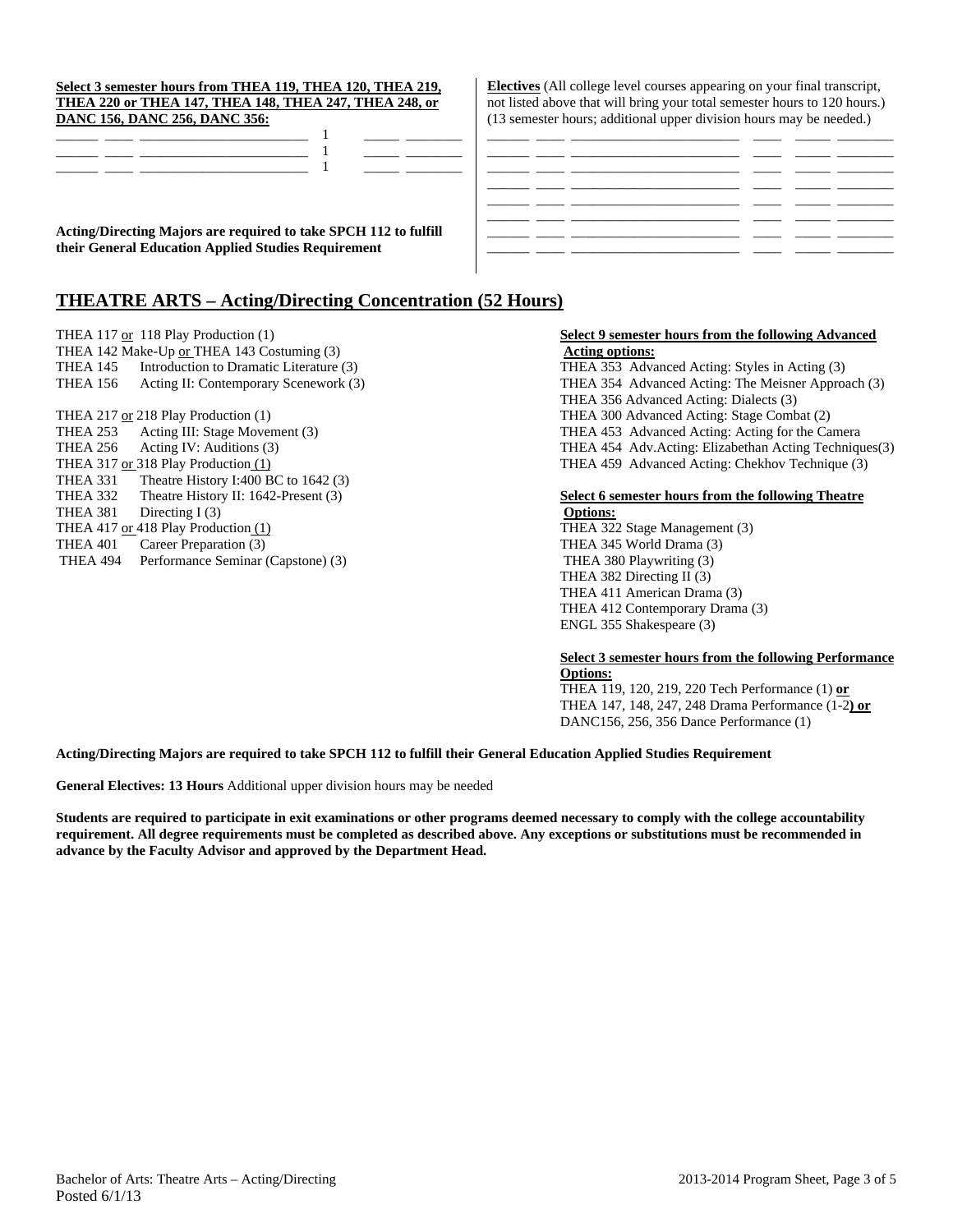# **SUGGESTED COURSE SEQUENCING FOR A MAJOR IN THEATRE – ACTING/DIRECTING**

This is a recommended sequence of course work. Certain courses may have prerequisites or are only offered during the Fall or Spring semesters. It is the student's responsibility to meet with the assigned advisor and check the 2 year course matrix on the website for course availability.

## **FRESHMAN YEAR**

| <b>Fall Semester</b>             |                                          | <b>Hours</b> | <b>Spring Semester</b> |                                     | <b>Hours</b>   |
|----------------------------------|------------------------------------------|--------------|------------------------|-------------------------------------|----------------|
| ENGL 111                         | <b>English Composition</b>               |              | <b>ENGL 112</b>        | <b>English Composition</b>          |                |
| MATH XXX (110 or higher)         |                                          |              | THEA 118               | Play Production $-fall$ or spring   | (1)            |
| <b>General Education History</b> |                                          |              | <b>THEA 130</b>        | Script Analysis (Foundation)        | 3              |
| <b>THEA 117</b>                  | Play Production $-\text{fall or spring}$ | (1)          | <b>THEA 145</b>        | Introduction to Dramatic Literature | 3              |
| THEA 153                         | Acting I: Beginning Acting (Foundation)  | -3           | <b>THEA 156</b>        | Acting II: Contemporary Scenework   | $\overline{3}$ |
| <b>THEA 243</b>                  | Thea Practice: Scene Construction        |              | <b>THEA 260</b>        | <b>Costume Construction</b>         |                |
|                                  |                                          | 15-16        |                        |                                     | 15-16          |

# **SOPHOMORE YEAR**

| <b>Fall Semester</b> |                                              | <b>Hours</b> | <b>Spring Semester</b>              |                                            | <b>Hours</b> |
|----------------------|----------------------------------------------|--------------|-------------------------------------|--------------------------------------------|--------------|
|                      | General Education Applied Studies (SPCH 112) |              |                                     | <b>General Education Natural Science</b>   |              |
|                      | <b>General Education Fine Arts</b>           |              | <b>General Education Humanities</b> |                                            |              |
|                      | FLA_XXX_Foreign Language Req (Foundation)    |              | FLA XXX                             | Foreign Language Req (Foundation)          | 3            |
| <b>KINE 100</b>      | <b>Health and Wellness</b>                   |              | KINA XXX                            | Activity (2 courses)                       | $2^{\circ}$  |
| <b>THEA 142</b>      | Make-up                                      | (3)          | <b>THEA 218</b>                     | Play Production -fall or spring            | (1)          |
| <b>THEA 217</b>      | Play Production -fall or spring              | (1)          | <b>THEA 243</b>                     | Thea Practice: Scene Const. (Foundation) 3 |              |
| <b>THEA 260</b>      | Costume Construction I (Foundation)          |              | <b>THEA 256</b>                     | Acting IV: Auditions                       |              |
| <b>THEA 253</b>      | Acting III: Stage Movement                   |              |                                     | Performance Option (THEA 148 Recommended)  |              |
|                      | Performance Option (THEA 147 Recommended)    |              |                                     |                                            | $15-16$      |
|                      |                                              | 14-18        |                                     |                                            |              |

# **JUNIOR YEAR**

| <b>Fall Semester</b>                                    |                                            | <b>Hours</b>       | <b>Spring Semester</b> |                                                  | <b>Hours</b> |
|---------------------------------------------------------|--------------------------------------------|--------------------|------------------------|--------------------------------------------------|--------------|
| <b>General Education Social and Behavioral Sciences</b> |                                            | 3                  |                        | General Education Social and Behavioral Sciences | 3            |
| <b>THEA 317</b>                                         | Play Production -fall or spring            | $\left(1\right)$   | <b>THEA 143</b>        | Costuming                                        | (3)          |
| <b>THEA 331</b>                                         | Theatre History I                          | 3                  | THEA 318               | Play Production -fall or spring                  | (1)          |
| THEA 381                                                | Directing I                                | 3                  | <b>THEA 332</b>        | Theatre History II                               | 3            |
| Theatre Option                                          |                                            | 3                  | <b>THEA XXX</b>        | <b>Advanced Acting Option</b>                    | 3            |
| Performance Option (THEA 247 recommended)               |                                            |                    |                        | Theatre Option (THEA 411 or 412 recommended)     | 3            |
|                                                         |                                            | $13 - 14$          |                        |                                                  | $12 - 16$    |
|                                                         |                                            | <b>SENIOR YEAR</b> |                        |                                                  |              |
| <b>Fall Semester</b>                                    |                                            | <b>Hours</b>       | <b>Spring Semester</b> |                                                  | <b>Hours</b> |
|                                                         | General Education Natural Science with Lab | 4                  | <b>THEA 418</b>        | Play Production $-\text{fall or spring}$         | (1)          |
| THEA 401                                                | <b>Career Preparation</b>                  | 3                  | <b>THEA 494</b>        | Performance Seminar (Capstone)                   | 3            |
| <b>THEA 417</b>                                         | Play Production- fall or spring            | (1)                | THEA XXX               | <b>Advanced Acting Option</b>                    | 3            |
| <b>THEA XXX</b>                                         | <b>Advanced Acting Option</b>              | 3                  | Elective or Minor      |                                                  |              |
| Elective or Minor                                       | <u>6</u>                                   |                    |                        | 13-14                                            |              |

Performance Options: THEA 119, 120, 219, 220 or THEA 147, 148, 247, 248 or DANC156, 256, 356 Theatre Options: THEA 322, 345, 380, 382,411, 412, or ENGL 355 Advanced Acting Options: THEA 353, 354, 356. 369, 453, 454, 459 **120 credit hours are required for graduation** 

**16-17**